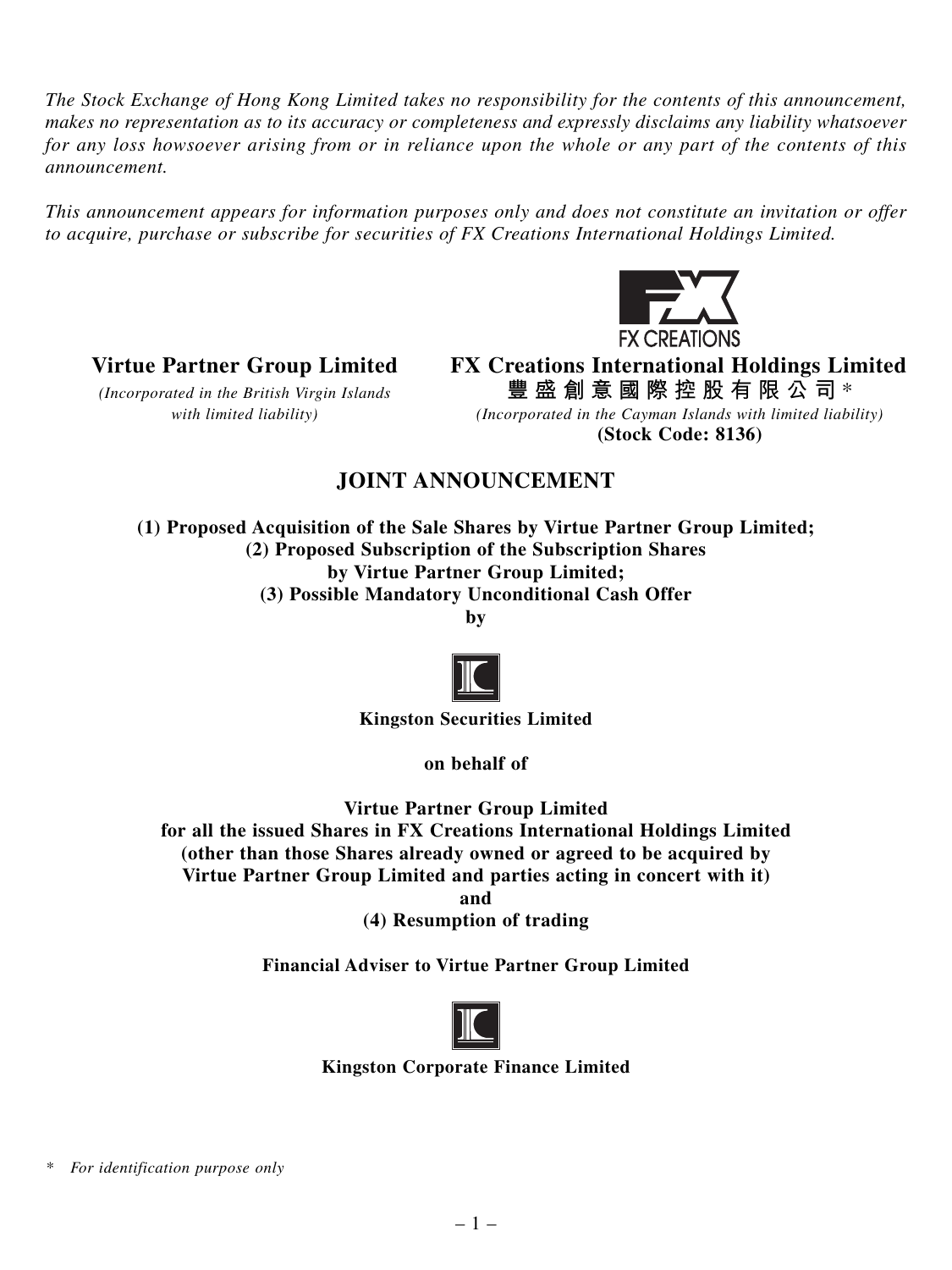# **THE SALE AND PURCHASE AGREEMENT**

On 12 January 2007, Virtue Partner and Flyrich entered into the Sale and Purchase Agreement pursuant to which Virtue Partner agreed to purchase and Flyrich agreed to sell 306,000,000 Shares, representing approximately 40.09% of the entire issued share capital of the Company as at the date of this announcement, for a total consideration of HK\$15,000,000 (equivalent to approximately HK\$0.04902 per Share. The Sale and Purchase Agreement is conditional upon the satisfaction or waiver of a number of conditions as set out under the paragraph headed "Conditions of the Sale and Purchase Agreement" of this announcement, which include, among others, the Subscription Agreement having become unconditional.

## **THE SUBSCRIPTION AGREEMENT**

On 12 January 2007, the Company and Virtue Partner entered into the Subscription Agreement whereby Virtue Partner has agreed to subscribe for, and the Company has agreed to allot and issue, 1,036,794,000 Subscription Shares at an issue price of HK\$0.01 per Subscription Share. The net proceeds from the Subscription of approximately HK\$9.4 million, after deduction of related expenses, will be used as general working capital of the Group and for future investments of the Company if opportunity arises. The Subscription Agreement is conditional upon the satisfaction or waiver of a number of conditions as set out under the paragraph headed "Conditions of the Subscription Agreement" of this announcement, which include, among others, the Sale and Purchase Agreement having become unconditional.

A circular containing, among other things, further details of the Subscription Agreement and the notice of EGM will be despatched to the Shareholders as soon as practicable.

## **POSSIBLE MANDATORY UNCONDITIONAL CASH OFFER**

Immediately after completion of the Share Purchase and the Subscription, Virtue Partner and parties acting in concert with it will be interested in an aggregate of 1,342,794,000 Shares, representing about 74.60% of the issued share capital of the Company as enlarged by the allotment and issue of the Subscription Shares. Accordingly, Virtue Partner will be required under Rule 26.1 of the Takeovers Code to make a mandatory unconditional cash offer for all the issued Shares (other than those Shares already owned or agreed to be acquired by Virtue Partner and parties acting in concert with it) immediately after completion of the Share Purchase and the Subscription. The principal terms of the Offer are set out under the section headed "Possible mandatory unconditional cash offer" of this announcement.

The Company will establish an Independent Board Committee to advise the Independent Shareholders and an independent financial adviser will be appointed to advise the Independent Board Committee in respect of the Offer. Virtue Partner and the Company intend to combine the offer document with the response document from the Company in a composite offer document.

Given that the Subscription is conditional upon, among others, the passing of an ordinary resolution by the Shareholders at the EGM to approve the Subscription Agreement and the transactions contemplated thereby, an application will be made by Virtue Partner to the Executive for a waiver pursuant to Rule 8.2 of the Takeovers Code to postpone the despatch of the composite offer document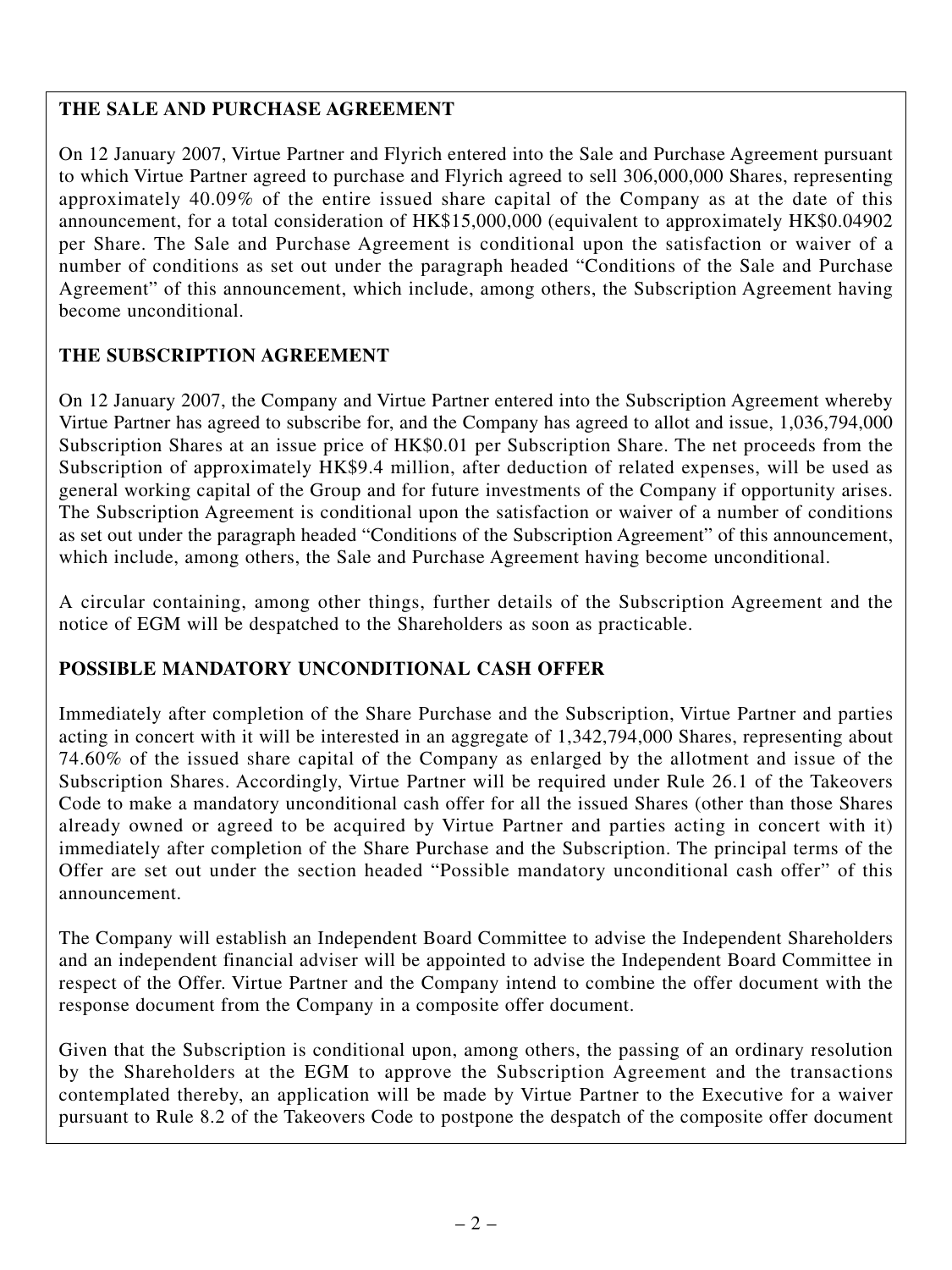containing the details of the terms of the Offer and the accompanying form of acceptance and transfer in respect of the Offer to the Shareholders to a date falling within seven days after the fulfillment of the conditions of the Subscription Agreement. It is expected that the composite offer document will be despatched on or before 10 April 2007.

Details of the expected timetable relating to the Offer will be announced by the Company and Virtue Partner jointly on or before the despatch of the composite offer document.

### **Warning: The Offer is a possibility only**

**Shareholders and potential investors should be aware of and take note that the Sale and Purchase Agreement and the Subscription Agreement are conditional upon the satisfaction or waiver of a number of conditions as set out under the paragraphs headed "Conditions of the Sale and Purchase Agreement" and "Conditions of the Subscription Agreement" of this announcement and that the making of the Offer is subject to completion of the Share Purchase and the Subscription. Accordingly, the Share Purchase and the Subscription may or may not proceed and the Offer may or may not be made. Shareholders and potential investors are advised to exercise caution when dealings in the Shares.**

## **RESUMPTION OF TRADING**

At the request of the Company, trading in the Shares on the GEM was suspended with effect from 9:30 a.m. on 15 January 2007 pending the release of this announcement. Application has been made by the Company for the resumption of trading in the Shares on the GEM with effect from 9:30 a.m. on 23 January 2007.

### **THE SALE AND PURCHASE AGREEMENT**

| Date:                         | 12 January 2007                                                                                                                                                                                                                                                                                                                                                                                                                                                     |
|-------------------------------|---------------------------------------------------------------------------------------------------------------------------------------------------------------------------------------------------------------------------------------------------------------------------------------------------------------------------------------------------------------------------------------------------------------------------------------------------------------------|
| Vendor:                       | Flyrich                                                                                                                                                                                                                                                                                                                                                                                                                                                             |
| Purchaser:                    | Virtue Partner                                                                                                                                                                                                                                                                                                                                                                                                                                                      |
| Warrantor:                    | Mr. Wong                                                                                                                                                                                                                                                                                                                                                                                                                                                            |
| Number of Shares:             | 306,000,000 Shares which are being purchased by Virtue Partner free<br>from all claims, charges, liens, encumbrances, equities and third party<br>rights and together with all rights attaching thereto on or after the date<br>of the Sale and Purchase Agreement                                                                                                                                                                                                  |
| Consideration and completion: | HK\$15,000,000 (equivalent to approximately HK\$0.04902 for each<br>Share, which were negotiated and determined on arm's length basis<br>between Flyrich and Virtue Partner. Out of the total consideration,<br>HK\$3,000,000 was paid as deposit and part payment of the consideration<br>upon the signing of the Sale and Purchase Agreement and the remaining<br>balance of HK\$12,000,000 shall be paid by cash upon completion of the<br><b>Share Purchase</b> |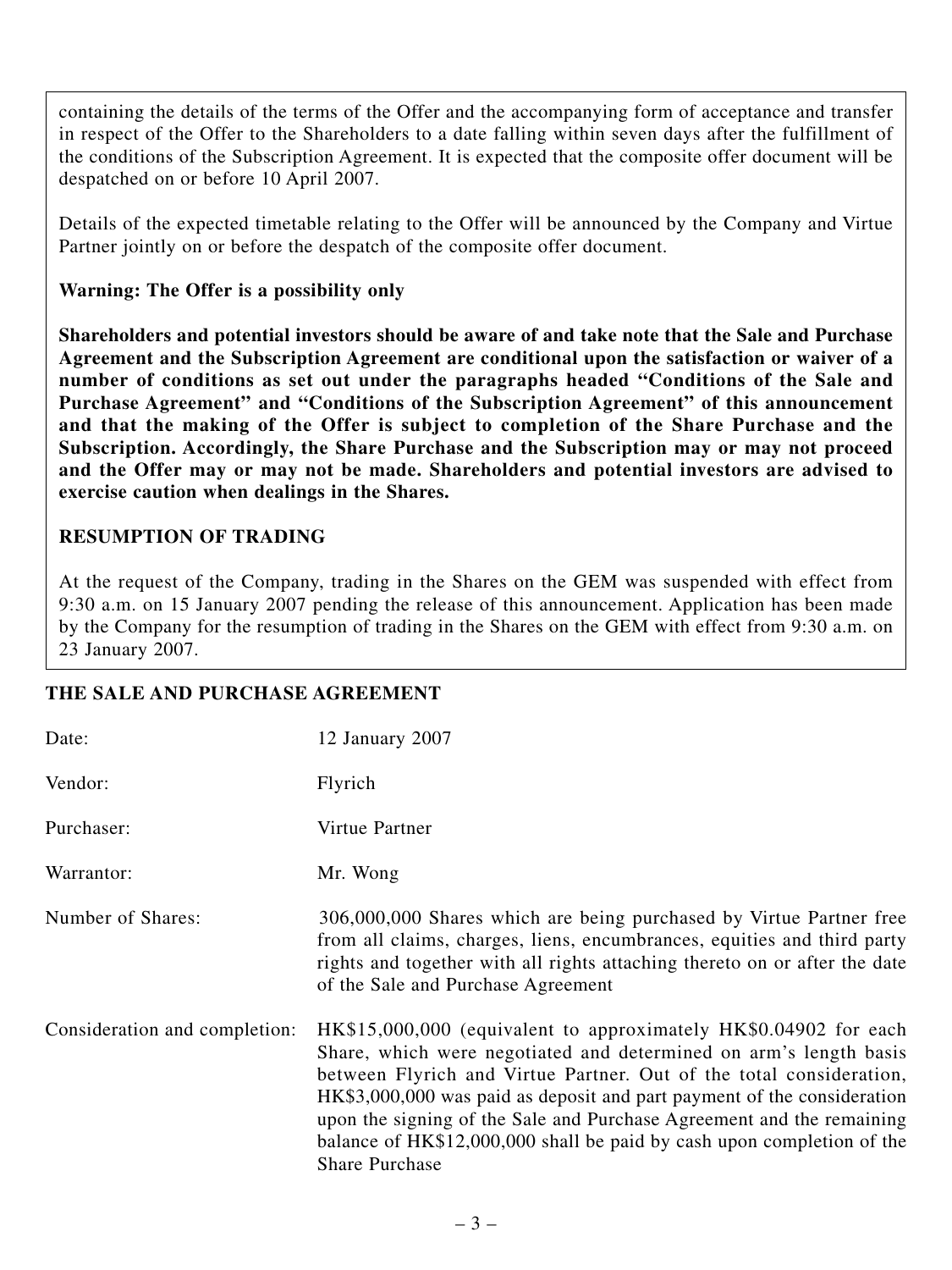### **Condition of the Sale and Purchase Agreement**

Completion of the Share Purchase is conditional upon:

- (a) trading in the Shares on the GEM not being suspended for a period of more than seven consecutive trading days in the period of 21 days immediately preceding completion of the Share Purchase excluding any suspension for the purposes of clearing any announcement and circular in relation to the Share Purchase and/or the Offer by the regulatory authorities;
- (b) trading in the Shares on the GEM not being revoked or withdrawn at any time prior to completion of the Share Purchase;
- (c) there being no indication from the Stock Exchange or the SFC that listing of the Shares will be suspended, revoked or withdrawn at any time after completion of the Share Purchase, whether in connection with any of the transactions contemplated by the Sale and Purchase Agreement, the Subscription Agreement or otherwise;
- (d) completion of the due diligence review of the Group to be conducted by Virtue Partner and that the results of such due diligence review have not revealed or disclosed any matter, fact or circumstance which constitutes or is likely to constitute any material breach of any of the warranties or other provisions of the Sale and Purchase Agreement by Flyrich or the Warrantor;
- (e) the warranties given by Flyrich and the Warrantor under the Sale and Purchase Agreement remaining true and accurate in all material respects;
- (f) all necessary consents and approvals as may be required in respect of the sale of the Sale Shares and the transactions contemplated under the Sale and Purchase Agreement having been obtained by Flyrich and the Warrantor; and
- (g) the Subscription Agreement having become unconditional (save for the condition for the Sale and Purchase Agreement to become unconditional).

Virtue Partner may at any time by notice in writing to Flyrich waive any of the conditions set out above except conditions set out in paragraphs (d), (f) and (g) are incapable of being waived by Flyrich and Virtue Partner.

Condition (g) of the Sale and Purchase Agreement is inter-conditional with condition (i) of the Subscription Agreement. Neither the Sale and Purchase Agreement nor the Subscription Agreement will become unconditional if the other has not become unconditional.

In the event that the conditions of the Sale and Purchase Agreement as set out above are not fulfilled or waived by 31 March 2007 (or such other time and date as may be agreed between Flyrich and Virtue Partner), the Sale and Purchase Agreement shall cease and determine and Flyrich shall refund the HK\$3,000,000 paid by Virtue Partner on the signing of the Sale and Purchase Agreement to Virtue Partner and thereafter, neither party shall have any obligations and liabilities thereunder save for any antecedent breaches of the provisions thereof.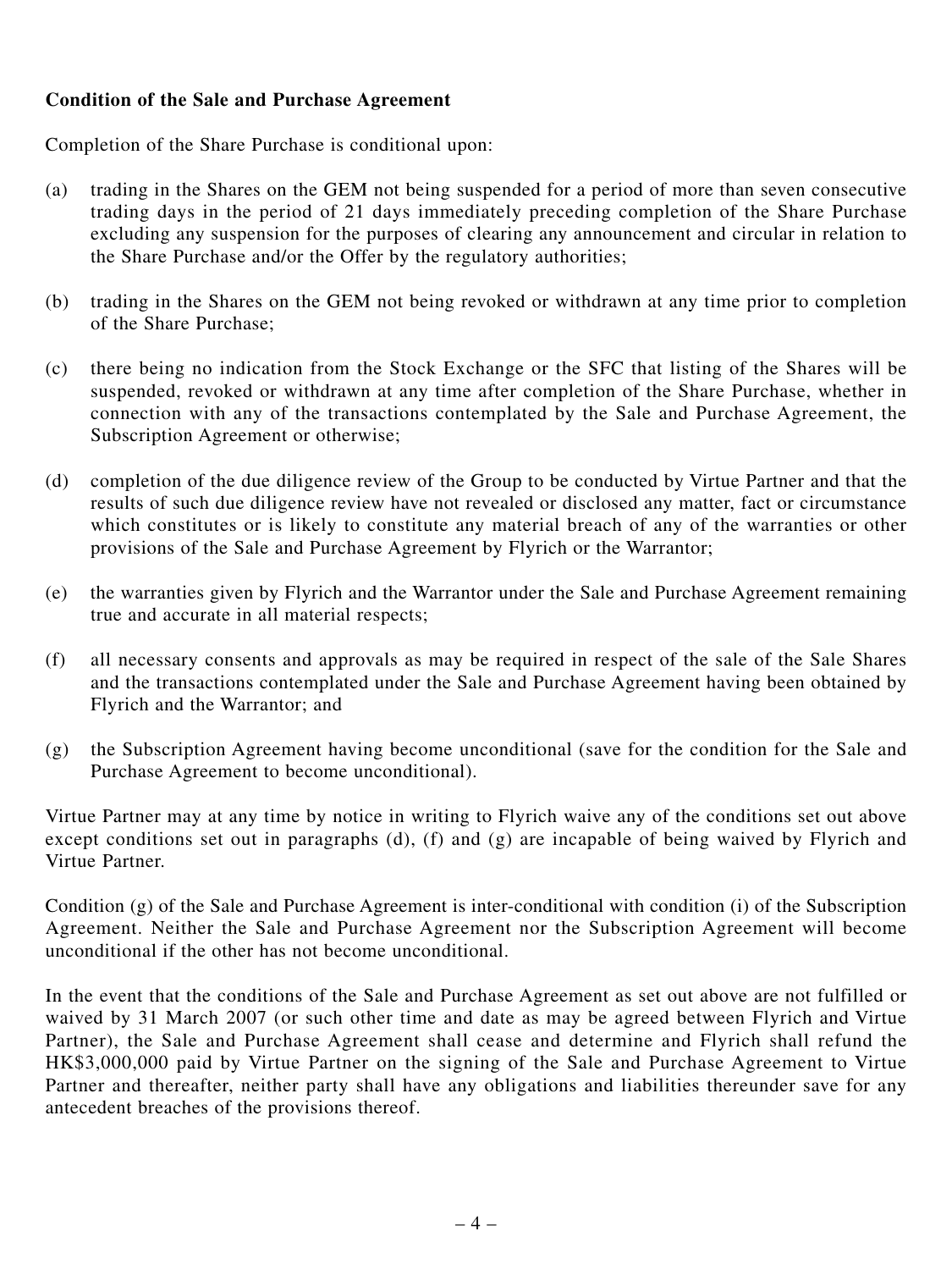#### **Completion of the Sale and Purchase Agreement**

Upon compliance with or fulfillment or waiver of all the conditions of the Sale and Purchase Agreement, completion of the Share Purchase shall take place simultaneously with completion of the Subscription.

#### **THE SUBSCRIPTION AGREEMENT**

| Date:          | 12 January 2007                                                                                                                                                                                                                                                                                                                                                                                                                                                                                                                                                                                                                        |
|----------------|----------------------------------------------------------------------------------------------------------------------------------------------------------------------------------------------------------------------------------------------------------------------------------------------------------------------------------------------------------------------------------------------------------------------------------------------------------------------------------------------------------------------------------------------------------------------------------------------------------------------------------------|
| <b>Parties</b> |                                                                                                                                                                                                                                                                                                                                                                                                                                                                                                                                                                                                                                        |
| Issuer:        | The Company                                                                                                                                                                                                                                                                                                                                                                                                                                                                                                                                                                                                                            |
| Subscriber:    | Virtue Partner                                                                                                                                                                                                                                                                                                                                                                                                                                                                                                                                                                                                                         |
|                | Virtue Partner is an investment holding company incorporated in the<br>British Virgin Islands with limited liability and is wholly and beneficially<br>owned by Mr. Pong. Mr. Pong is the sole director of Virtue Partner.<br>Virtue Partner and its ultimate beneficial owner are third parties<br>independent of and not connected with the Company and its connected<br>persons and are not acting in concert with any Shareholder. Prior to the<br>date of the Subscription Agreement, neither the Company nor any of its<br>subsidiaries had any business relationships with Virtue Partner and its<br>ultimate beneficial owner. |
| Warrantor:     | Mr. Wong                                                                                                                                                                                                                                                                                                                                                                                                                                                                                                                                                                                                                               |
|                | In consideration of Virtue Partner agreeing to enter into the Subscription<br>Agreement, the Warrantor agreed to warrant to Virtue Partner that the<br>warranties in relation to, among other things, the trading, business and<br>financial position of the Company, as contained in the Subscription<br>Agreement are true and accurate in all material respects as at the date of<br>the Subscription Agreement and will continue to be so up to and including<br>completion of the Subscription subject to and upon the terms and<br>conditions of the Subscription Agreement.                                                     |

#### **Subscription Shares**

Virtue Partner conditionally agreed to subscribe for, and the Company conditionally agreed to allot and issue, 1,036,794,000 Subscription Shares under the Subscription Agreement. The Subscription Shares represent approximately 135.85% of the existing issued share capital of the Company as at the date of this announcement and approximately 57.60% of the issued share capital of the Company as enlarged by the allotment and issue of the Subscription Shares.

The Subscription Shares, when allotted and issued, will rank *pari passu* in all respects with each other and the Shares in issue on the date of allotment and issue of the Subscription Shares, including the right to receive all future dividends and distributions which may be declared, made or paid by the Company on or after the date of allotment and issue of the Subscription Shares.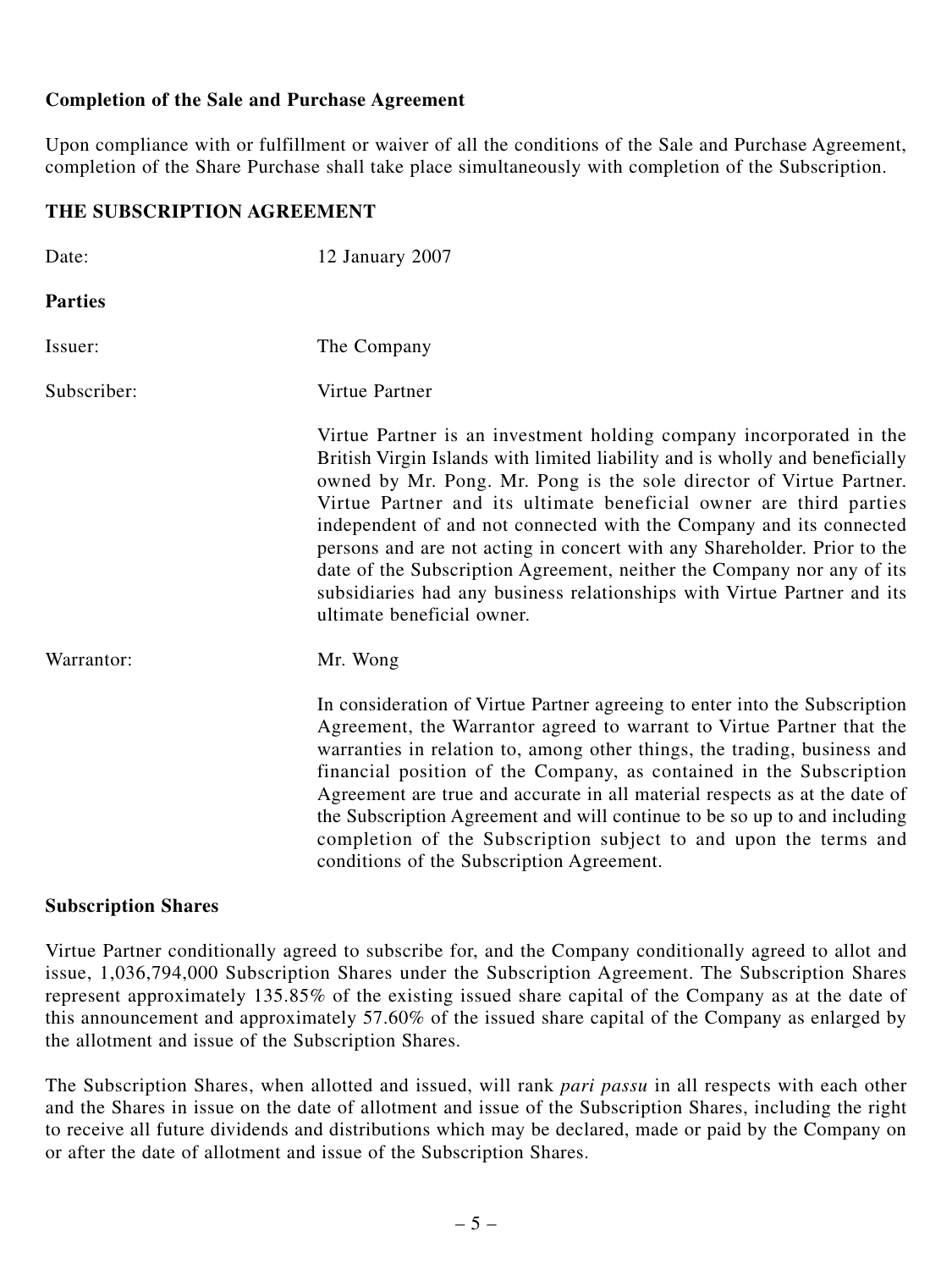As at the date of this announcement, the authorised share capital of the Company was HK\$100,000,000 divided into 10,000,000,000 Shares of HK\$0.01 each.

### **Subscription Price**

The gross amount of the Subscription is HK\$10,367,940, equivalent to HK\$0.01 per Subscription Share which was determined after arm's length negotiations between the Company and Virtue Partner, and with reference to, amongst other things, the financial and trading position of the Group.

The Subscription Price of HK\$0.01 per Subscription Share represents:

- (a) a discount of 87.50% to the closing price of HK\$0.08 per Share as quoted on GEM on the Last Trading Day;
- (b) a discount of 87.75% to the average of the closing prices of HK\$0.0816 per Share for the last five consecutive trading days up to and including the Last Trading Day;
- (c) a discount of 88.56% to the average of the closing prices of HK\$0.0874 per Share for the last ten consecutive trading days up to and including the Last Trading Day; and
- (d) a discount of approximately 71.54% to the unaudited consolidated net asset value per Share of approximately HK\$0.03514 as at 30 September 2006 (based on the unaudited consolidated net asset value of the Group of approximately HK\$26,816,000 as at 30 September 2006 as shown in the Company's unaudited interim report for the six months ended 30 September 2006 and 763,206,000 Shares in issue as at the date of this announcement).

#### **Conditions of the Subscription Agreement**

Completion of the Subscription is conditional upon:

- (a) the Listing Committee of GEM granting listing of and permission to deal in, the Subscription Shares;
- (b) the Shareholders who are allowed to vote under the GEM Listing Rules approving at the EGM the Subscription Agreement and the transactions contemplated thereunder including the allotment and issue of the Subscription Shares;
- (c) trading in the Shares on the GEM not being suspended for a period of more than seven consecutive trading days in the period of 21 days immediately preceding completion of the Subscription excluding any suspension for the purposes of clearing any announcement and circular in relation to the Subscription and the Share Purchase and/or the Offer by the regulatory authorities;
- (d) trading in the Shares on the GEM not being revoked or withdrawn at any time prior to completion of the Subscription;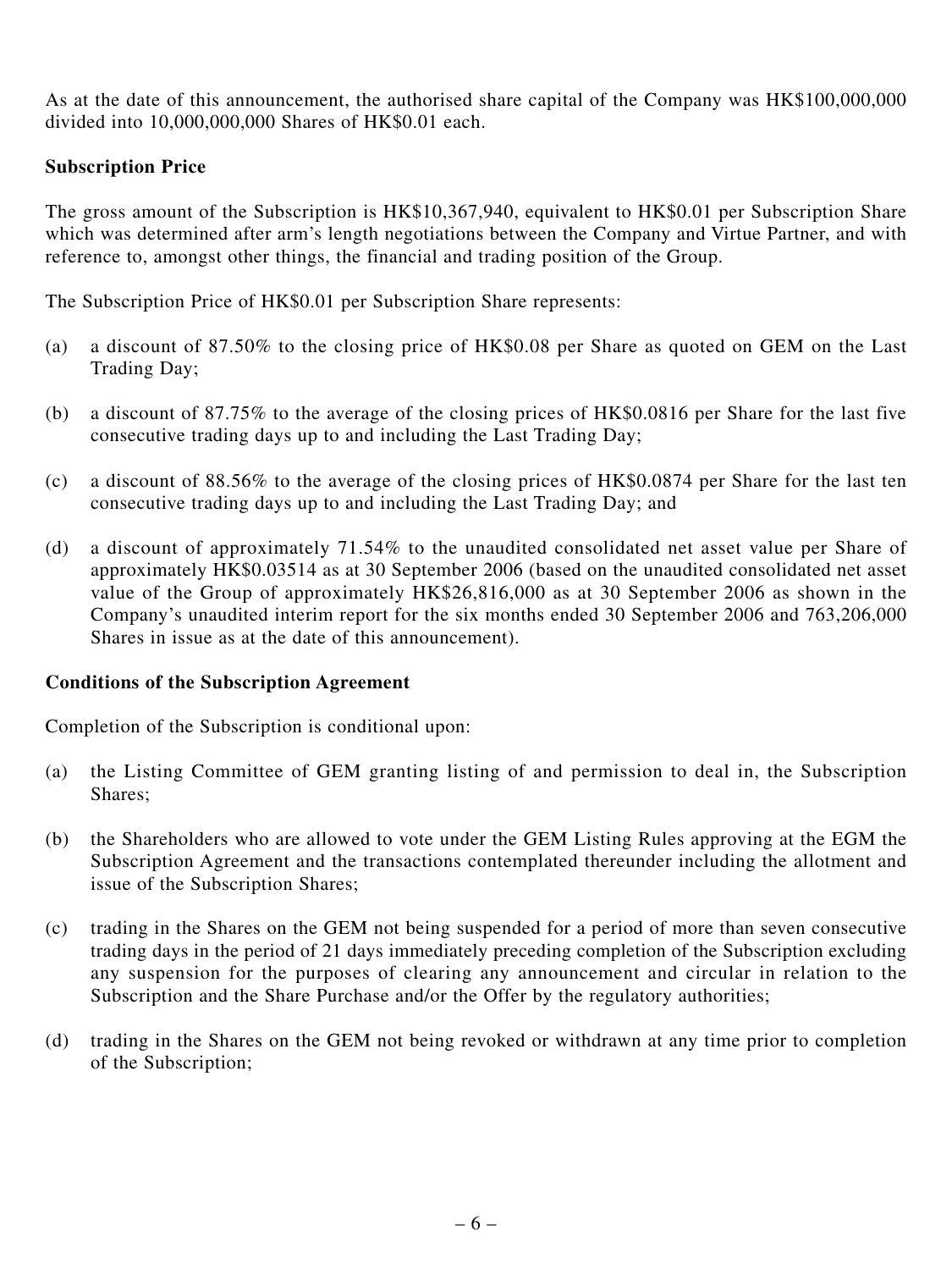- (e) there being no indication being received from the Stock Exchange or the SFC that the listing of the Shares on the GEM will be suspended, revoked or withdrawn at any time after completion of the Subscription, whether in connection with any of the transactions contemplated by the Subscription Agreement or otherwise;
- (f) completion of the due diligence review of the Group to be conducted by Virtue Partner and that the results of such due diligence review have not revealed or disclosed any matter, fact or circumstance which constitutes or is likely to constitute any material breach of any of the warranties or other provisions of the Subscription Agreement by the Company or the Warrantor;
- (g) the warranties given by the Company and the Warrantor remaining true and accurate in all material respects;
- (h) all necessary consents and approvals as may be required to be obtained on the part of the Company in respect of the Subscription and the transactions contemplated under the Subscription Agreement having been obtained by the Company and the Warrantor; and
- (i) the Sale and Purchase Agreement having become unconditional (save for the condition for the Subscription Agreement to become unconditional).

Virtue Partner may at any time by notice in writing to the Company waive the conditions in paragraphs (c), (d), (e) and/or (g) as set out above. The conditions set out in paragraphs (a), (b), (f), (h) and (i) as set out above are incapable of being waived by the Company and Virtue Partner.

Condition (i) of the Subscription Agreement is inter-conditional with condition (g) of the Sale and Purchase Agreement. Neither Sale and Purchase Agreement nor the Subscription Agreement will become unconditional if the other has not become unconditional.

In the event that the conditions of the Subscription Agreement as set out above are not fulfilled or waived by on 31 March 2007 (or such other time and date as may be agreed between the Company and Virtue Partner in writing), the Subscription Agreement shall cease and determine and thereafter, neither party shall have any obligations and liabilities thereunder save for any antecedent breaches of the provisions thereof.

### **Completion**

Subject to the conditions of the Subscription Agreement being fulfilled or, as the case may be, waived by Virtue Partner, completion of the Subscription will take place on the Completion Date and simultaneously with the completion of the Share Purchase.

### **Reasons for the Subscription and use of proceeds**

The net proceeds from the Subscription of approximately HK\$9.4 million, after deduction of related expenses, will be used as general working capital of the Group and for future investments of the Company if opportunity arises. As at the date of this announcement, no suitable investment has been identified nor has there been any concrete plan or arrangement made.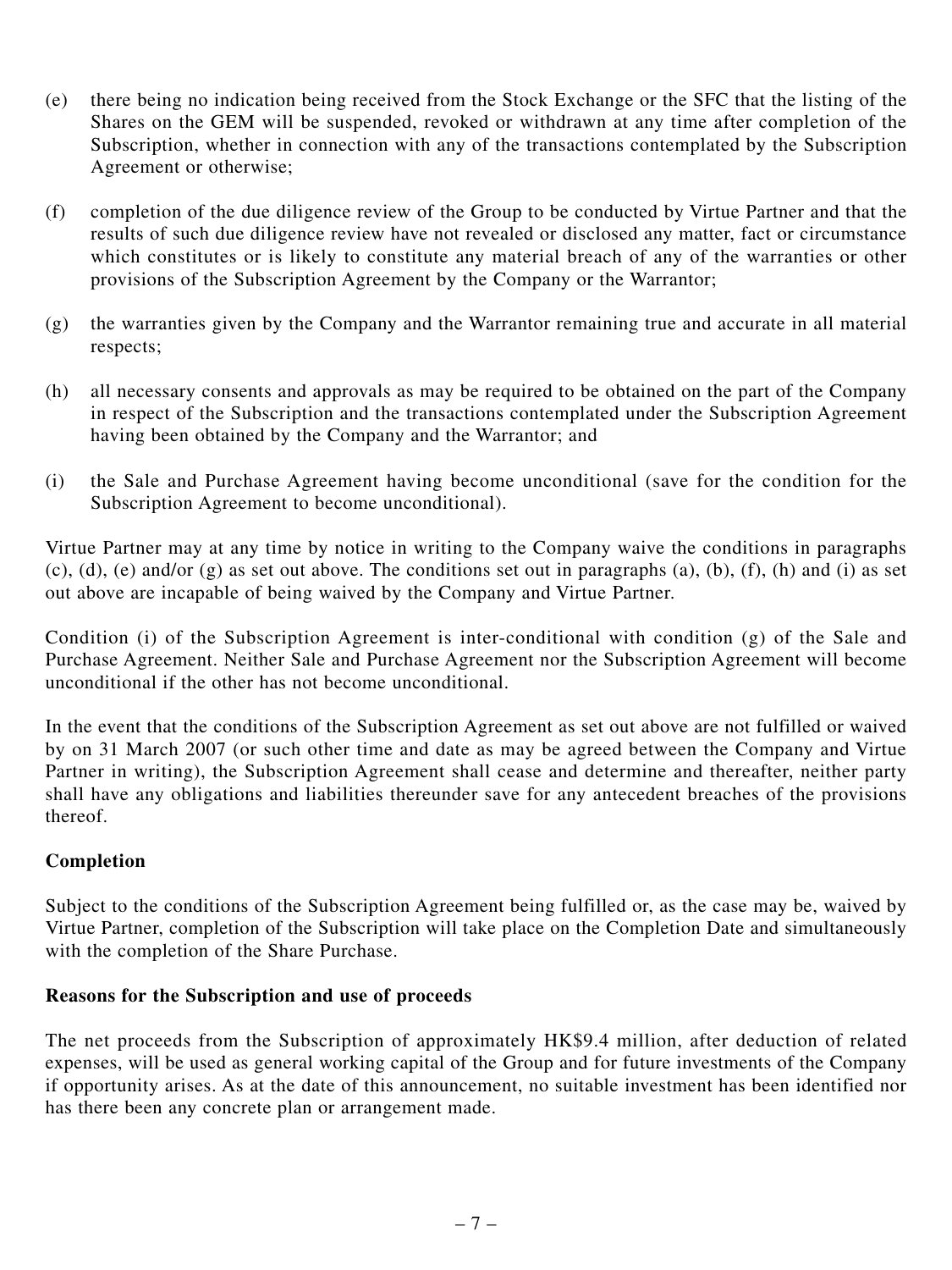The terms of the Subscription Agreement were arrived at after arm's length negotiations between the parties thereto having taking into account, among other things, (i) the unaudited net asset value per Share of approximately HK\$0.03514 as at 30 September 2006, (ii) the competitive environment of the retail and wholesale of bags and accessories business in which the Group is currently engaged in Hong Kong, Taiwan, China and Singapore as well as the prospects of the trading of used computers, (iii) the low liquidity of the Shares, and (iv) any future investments if opportunity arises, notwithstanding that no suitable investment or concrete plan or arrangement has been identified at present.

According to the unaudited interim report of the Company for the six months ended 30 September 2006, the Group recorded a net loss of approximately HK\$1.55 million. Given that the Group operates in an increasingly competitive environment and that it has incurred losses for two consecutive financial years, the Company faces difficulties in procuring new bank financing.

As any worsening financial position of the Company would also make the Company less appealing to potential investors and in light of the current buoyant and robust market condition, the Directors consider that the present injection of capital by way of Subscription is a good opportunity for the Company to boost its financial position.

Notwithstanding that the Subscription Price per Share of HK\$0.01 represents a discount to the average closing price of the Shares and the unaudited consolidated net asset value per Share as at 30 September 2006 as described in the paragraph headed "Subscription Price" of this announcement, the Directors consider that the opportunity to raise new equity funding for the Group outweighs the dilutive effect to the existing shareholding, net tangible assets and future earnings (if any) of the Group following completion of the Subscription.

Accordingly, the Directors are of the view that the terms of the Subscription Agreement are entered into upon normal commercial terms following arm's length negotiations among the parties thereto and that the terms of the Subscription are fair and reasonable and in the interests of the Company and the Shareholders as a whole.

## **FUND RAISING ACTIVITIES OF THE COMPANY**

The following table summaries the capital raising activities of the Group in the last 12 months immediately before the date of this announcement:

| Date of<br>announcement | Event                                 | Net proceeds<br>(approximately) | Intended use of proceeds                                                                                                                                                                                                   | <b>Actual use of proceeds</b><br>as at the Latest<br><b>Practicable Date</b>                                                                                                                                                                  |
|-------------------------|---------------------------------------|---------------------------------|----------------------------------------------------------------------------------------------------------------------------------------------------------------------------------------------------------------------------|-----------------------------------------------------------------------------------------------------------------------------------------------------------------------------------------------------------------------------------------------|
| 25 May 2006             | Open Offer<br>of New<br><b>Shares</b> | HK\$13.46 million               | HK\$12.46 million for<br>suitable investments to be.<br>made promptly as and<br>when opportunities arise,<br>and the balance of<br>approximately HK\$1.0<br>million towards the<br>general working capital<br>of the Group | HK\$5.7 million and<br>HK\$2.6 million had<br>been used for<br>acquisition of computer<br>business and general<br>working capital of the<br>Group, respectively.<br>The remaining balance<br>of HK\$5.16 million had<br>not been utilized yet |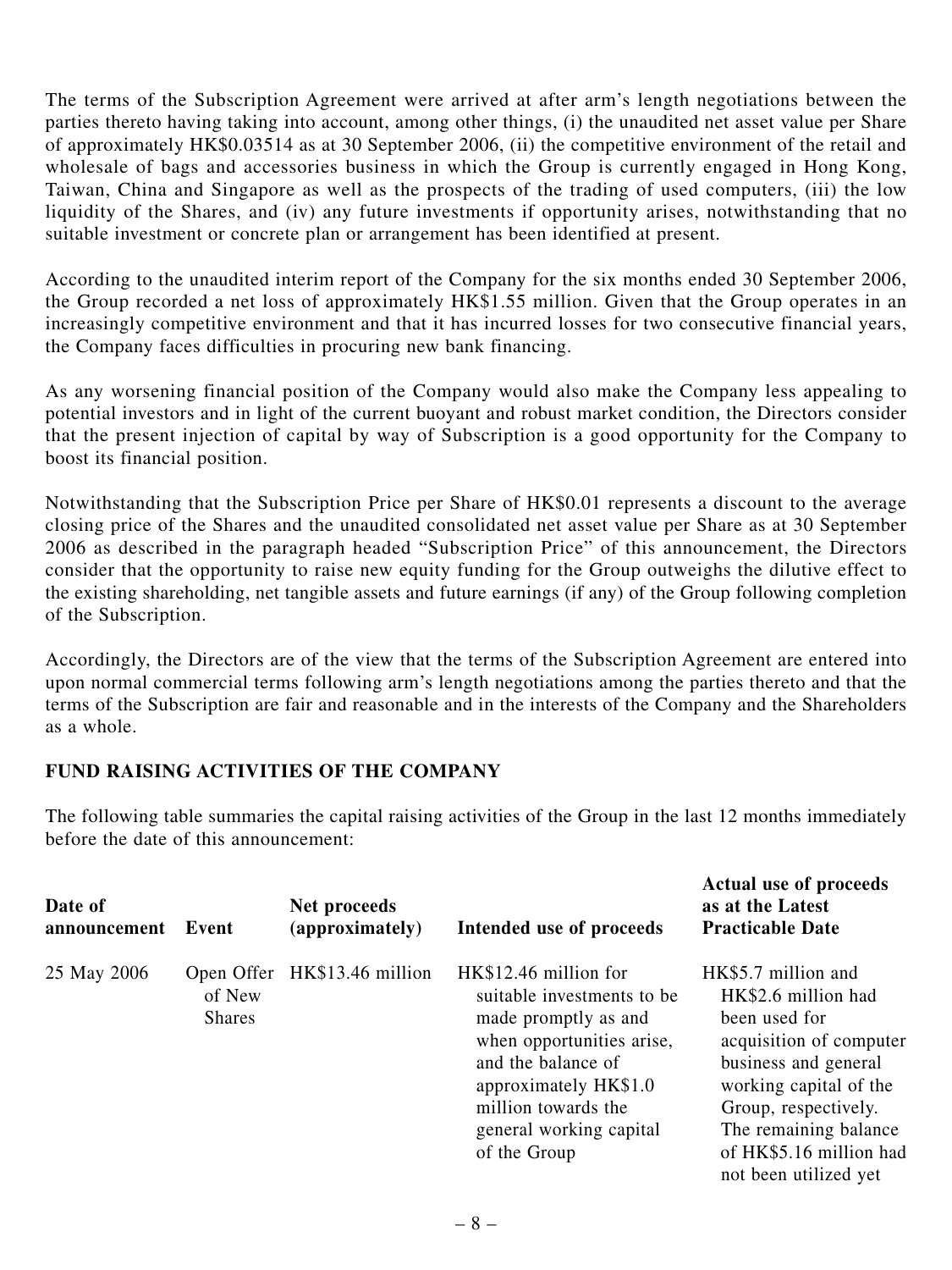### **POSSIBLE MANDATORY UNCONDITIONAL CASH OFFER**

Virtue Partner and parties acting in concert with it do not own or over which it has control or direction in any Shares or any other securities of the Company immediately prior to the entering into of the Sale and Purchase Agreement and the Subscription Agreement. Save for the Share Purchase and the Subscription, Virtue Partner and parties acting in concert with it have not dealt in any Shares or any other securities of the Company within six months immediately prior to the date of the Sale and Purchase Agreement and the Subscription Agreement and up to the date of this announcement. Immediately after completion of the Share Purchase and the Subscription, Virtue Partner and parties acting in concert with it will own in aggregate 1,342,794,000 Shares, representing about 74.60% of the issued share capital of the Company as enlarged by the allotment and issue of the Subscription Shares. Accordingly, Virtue Partner will be required under Rule 26.1 of the Takeovers Code to make a mandatory unconditional cash offer for all the issued Shares (other than those Shares already owned or agreed to be acquired by Virtue Partner and parties acting in concert with it) immediately after completion of the Share Purchase and the Subscription.

As at the date of this announcement, there are 763,206,000 Shares in issue. Taking into account the 306,000,000 Shares to be held by Virtue Partner and parties acting in concert with it upon completion of the Share Purchase and the Subscription, 457,206,000 Offer Shares will be subject to the Offer.

As at the date of this announcement, there are no options, derivatives, warrants or other securities in issue convertible or exchangeable into Shares.

As at the date of this announcement, save for the Sale and Purchase Agreement and Subscription Agreement (i) there are no arrangements (whether by way of option, indemnity or otherwise.) in relation to Shares of the Offeror or the Company and which might be material to the Offer; and (ii) there are no agreements or arrangements to which the Offeror is a party which relate to circumstances in which it may or may not invoke or seek to invoke a pre-condition or a condition to the Offer.

The Offer will be made on the terms set out below.

### **Principal terms of the Offer**

Kingston Securities will, on behalf of Virtue Partner, make the Offer in compliance with the Takeovers Code on the following basis:

**for each Offer Share . . . . . . . . . . . . . . . . . . . . . . . . . . . . . . . . . . . . . . . . . . . . . . . . . . . . HK\$0.04902 in cash**

#### **Pre-conditions of the Offer**

**Shareholders and potential investors should be aware of and take note that the Sale and Purchase Agreement and the Subscription Agreement are conditional upon the satisfaction or waiver of a number of conditions as set out under the paragraphs headed "Conditions of the Sale and Purchase Agreement" and "Conditions of the Subscription Agreement" of this announcement and that the making of the Offer is subject to completion of the Share Purchase and the Subscription. Accordingly, the Share Purchase and the Subscription may or may not proceed and the Offer may or may not be made. Shareholders and potential investors are advised to exercise caution when dealing in the Shares.**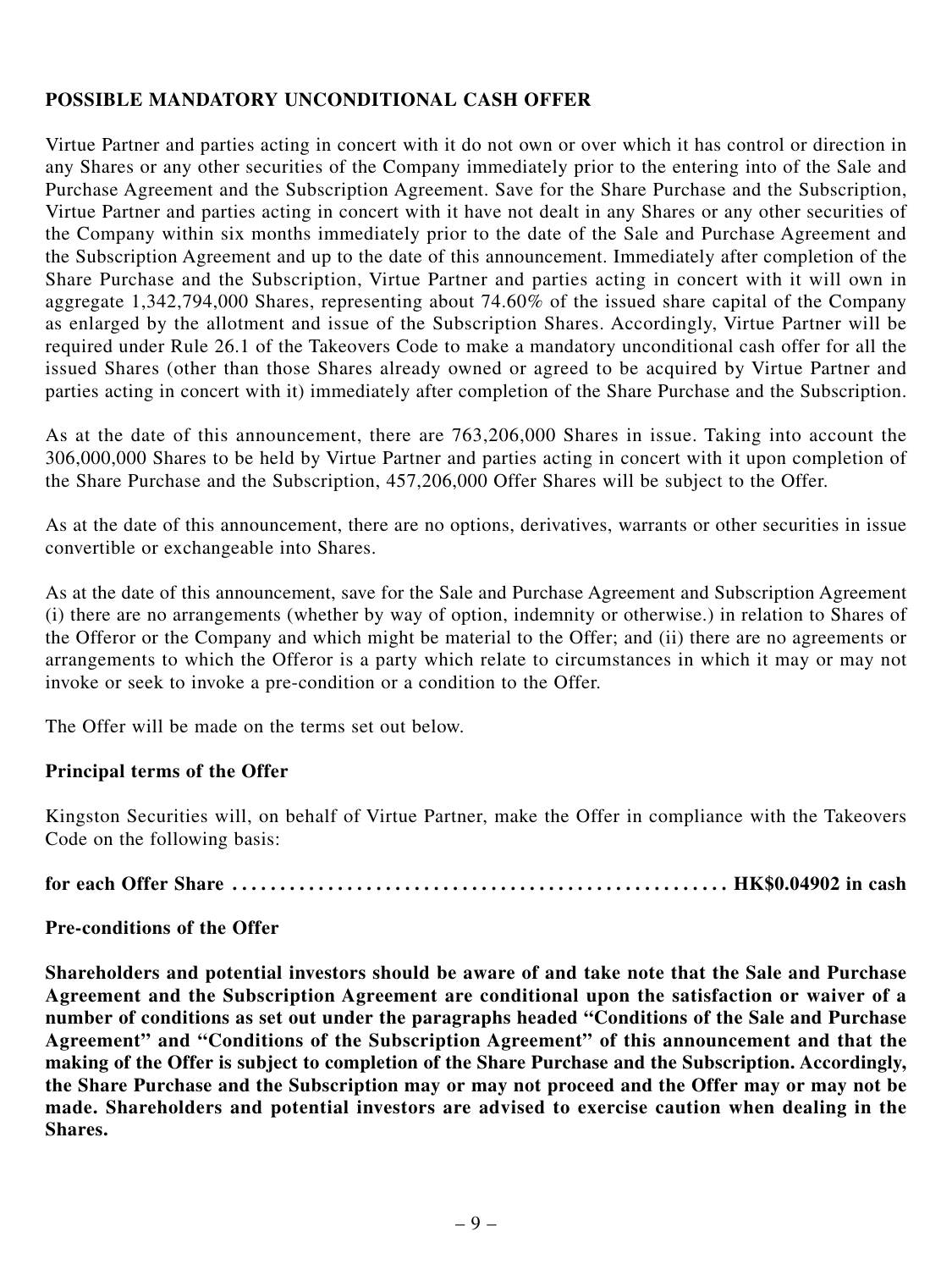### **Comparison of value**

The price of HK\$0.04902 for each Offer Share is the same as the consideration for each Share acquired under the Sale and Purchase Agreement and such price represents:

- (a) a discount of approximately 38.73% to the closing price of HK\$0.08 per Share as quoted on the Stock Exchange on the Last Trading Day;
- (b) a discount of approximately 39.93% to the average closing price of approximately HK\$0.0816 per Share for the last five consecutive trading days up to and including the Last Trading Day;
- (c) a discount of approximately 43.91% to the average closing price of approximately HK\$0.0874 per Share for the last ten consecutive trading days up to and including the Last Trading Day; and
- (d) a premium of approximately 39.50% over the unaudited consolidated net asset value per Share of approximately HK\$0.03514 as at 30 September 2006 (based on the unaudited consolidated net asset value of the Group of approximately HK\$26,816,000 as at 30 September 2006 as shown in the Company's unaudited interim report for the six months ended 30 September 2006 and 763,206,000 Shares in issue as at the date of this announcement).

### **Total consideration**

As at the date of this announcement, there were 763,206,000 Shares in issue. There were no options, derivatives, warrants or other securities in issue convertible or exchangeable into Shares as at the date of this announcement.

Upon completion of the Share Purchase and the Subscription, there will be 1,800,000,000 Shares in issue. Based on the offer price of HK\$0.04902 per Offer Share, the entire issued share capital of the Company immediately after completion of the Share Purchase and the Subscription is valued at HK\$88,236,000 and the 457,206,000 Offer Shares are valued at HK\$22,412,238 accordingly.

The aggregate consideration for the Offer will be wholly financed by the internal financial resources of Virtue Partner and parties acting in concert with it. Both Kingston Corporate Finance and Kingston Securities are satisfied that there are sufficient financial resources available to Virtue Partner to satisfy full acceptance of the Offer.

#### **Effect of accepting the Offer**

By accepting the Offer, the accepting Shareholders will sell their Shares and all rights attached to them, including the rights to receive all future dividends and distribution declared, made or paid on or after the posting of the offer document.

#### **Settlement of the consideration**

Stamp duty at a rate of HK\$1 for every HK\$1,000 (or part of thereof) of the amount payable in respect of relevant acceptances will be deducted from the amount payable to the Shareholders who accept the Offer in the event the Offer materialised. Virtue Partner will then pay such stamp duty deducted to the stamp office of the Inland Revenue Department of Hong Kong on behalf of such Shareholders who accept the Offer.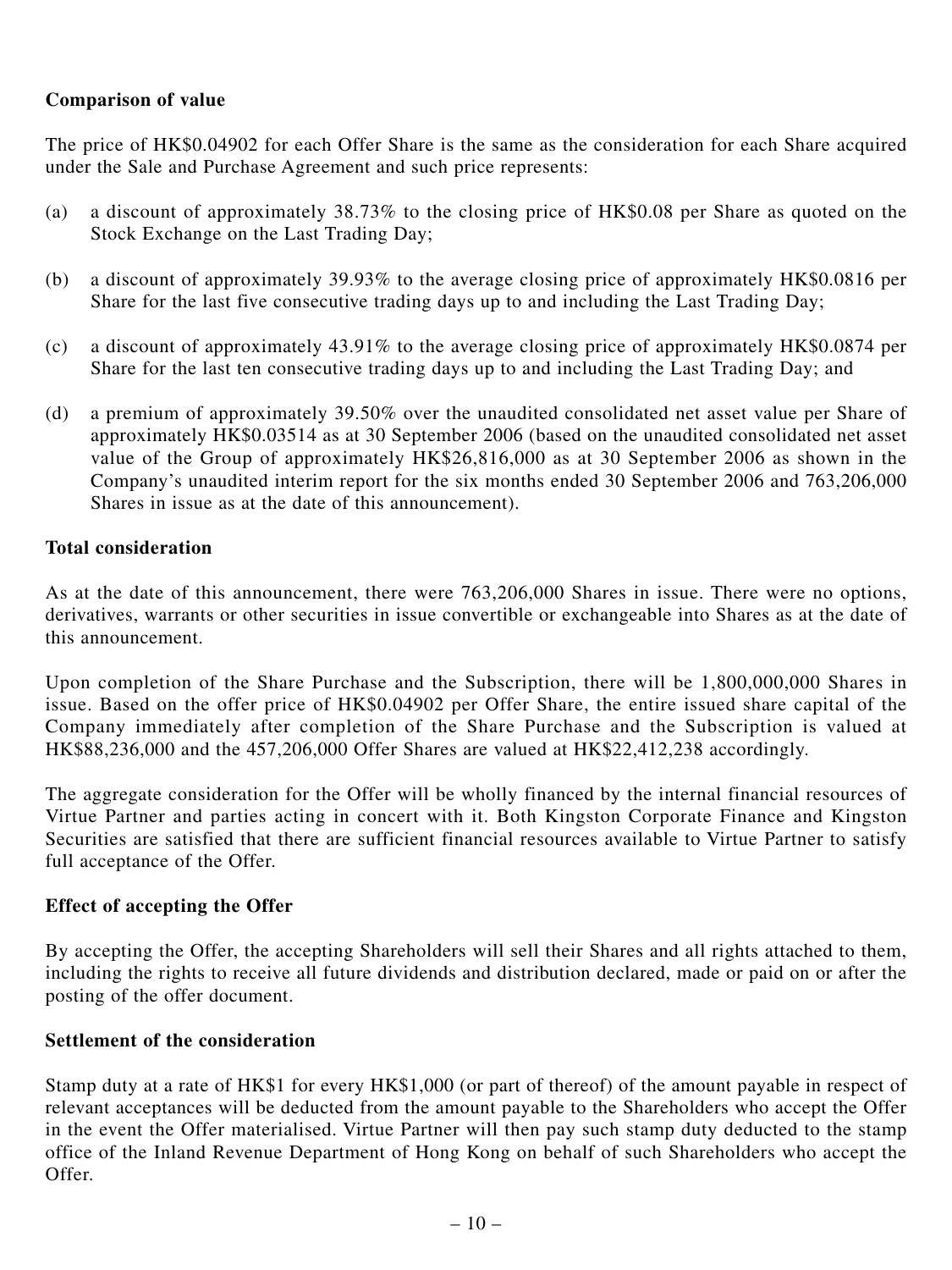Payment in cash in respect of acceptances of the Offer will be made within 10 days from the receipt of duly completed form of acceptance.

## **INFORMATION ON THE COMPANY**

The Company is an investment holding company and its Shares are listed on the GEM. Its subsidiaries are principally engaged in the retail and wholesale of bags and accessories and trading of used computers. The bags sold by the Group consist principally of business bags, sports bags, backpacks, handbags and wallets. The accessories sold by the Group include belts, watches, spectacles and umbrellas. The trading of used computers by the Group including PC, laptops and computer parts (such as RAM modules, LCD panels, hard disks, DVDROMs, plastic covers, keyboards and etc.).

Based on the unaudited interim report of the Company, the unaudited net loss of the Group for the six months ended 30 September 2006 was approximately HK\$1.55 million and the unaudited consolidated net asset value of the Group as at 30 September 2006 was approximately HK\$26.82 million. The audited consolidated net loss attributable to equity holders of the Group for the years ended 31 March 2006 and 31 March 2005 were approximately HK\$5.36 million and HK\$10.05 million respectively. As at 31 March 2006, the audited consolidated net asset value of the Group was approximately HK\$8.35 million.

## **INFORMATION ON VIRTUE PARTNER**

Virtue Partner is an investment holding company incorporated in the British Virgin Islands with limited liability and is wholly and beneficially owned by Mr. Pong. Mr. Pong is the sole director of Virtue Partner. Virtue Partner and its ultimate beneficial owner are third parties independent of the Company and its connected persons. Other than the entering into of the Sale and Purchase Agreement and the Subscription Agreement, Virtue Partner has not conducted any business since its incorporation.

The sole owner of Virtue Partner, Mr. Pong, aged 37, is the founder and chief executive officer of EVI Education Asia Limited (Stock code: 8090) the principal businesses of which are selling and installation of computer hardware and software, provision of computer training services and provision of internet education services. He holds a bachelor's degree in Applied Science from the University of British Columbia. He also held various positions in a number of charity organizations in Hong Kong. Before founding EVI Education Asia Limited, he had held various senior management positions with various local and international securities houses and a multinational company.

## **INTENTION OF VIRTUE PARTNER REGARDING THE GROUP**

It is the intention of Virtue Partner that the existing principal activities of the Group will remain unchanged immediately after the close of the Offer. Virtue Partner has no intention to dispose of or re-deploy the assets of the Group other than in the ordinary course of business and to inject its assets into the Group. Following completion of the Share Purchase and the Subscription and following the close of the Offer, Virtue Partner intends to conduct a review of the Group's financial position and operations with a view to broadening and expanding the scope of business of the Group and will formulate a long-term strategy and plans for the Group. Upon completion of the Offer, it is expected that by virtue of the experience of Mr. Pong in finance and capital market along with his business and personal network, more business opportunities would be brought to the existing business of the Group by Virtue Partner.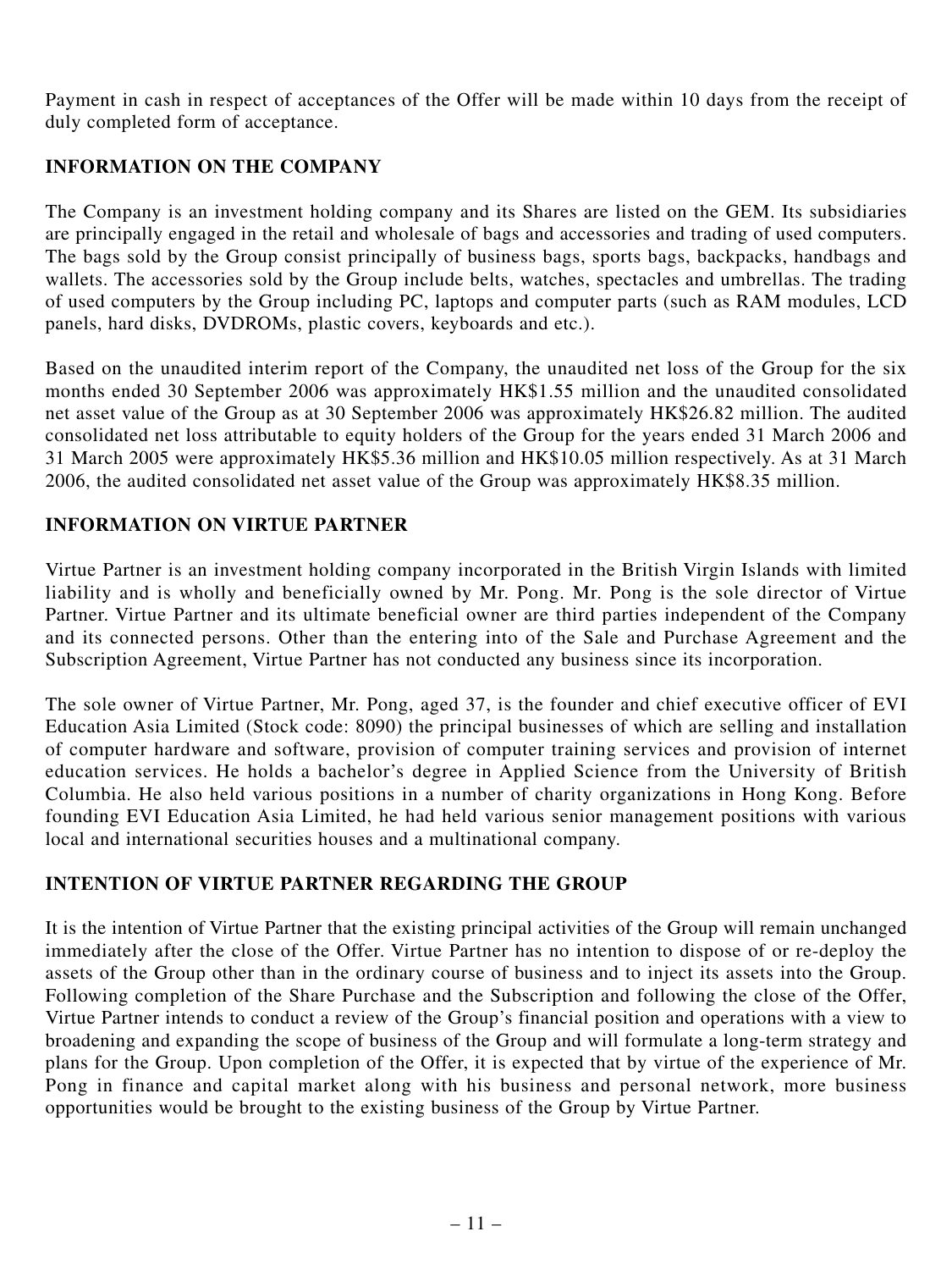### **PROPOSED CHANGE OF BOARD COMPOSITION OF THE COMPANY**

Currently, the Board comprises three executive Directors and three independent non-executive Directors. As at the date of this announcement, the Company's executive Directors are Mr. Wong Wing Cheung, Peter, Mr. Chan Man Yin and Mr. Chan Francis Ping Kuen and the Company's independent non-executive Directors are Mr. Lee Kun Hung, Mr. Wong Hou Yan, Norman and Mr. Cheung Chi Hwa, Justin. The Company and Virtue Partner will jointly make further announcement in compliance with the GEM Listing Rules and the Takeovers Code if there is any change in the Board. The appointment of new Director will not take effect earlier than the date of posting of the composite offer document to be jointly issued by the Company and Virtue Partner in connection with the Offer in compliance with Rule 26.4 of the Takeovers Code.

### **SHAREHOLDING STRUCTURE OF THE COMPANY**

The following table sets out the shareholding structure of the Company (i) as at the date of this announcement, (ii) immediately after completion of the Share Purchase and the Subscription and before the close of the Offer:

|                                                         | As at the date of<br>this announcement |                                         | <b>Immediately after completion of</b><br>the Share Purchase and Subscription<br>and before the close of the Offer |                                         |
|---------------------------------------------------------|----------------------------------------|-----------------------------------------|--------------------------------------------------------------------------------------------------------------------|-----------------------------------------|
|                                                         |                                        | <i>No. of Shares Approximate</i> $(\%)$ |                                                                                                                    | <i>No. of Shares Approximate</i> $(\%)$ |
| <b>Executive Directors:</b><br>- Mr. Wong               | 306,000,000                            | 40.09                                   |                                                                                                                    |                                         |
| $-$ Mr. Chan Francis<br>Ping Kuen                       | 6,900,000                              | 0.90                                    | 6,900,000                                                                                                          | 0.38                                    |
| - Mr. Chan Man Yin                                      | 6,900,000                              | 0.90                                    | 6,900,000                                                                                                          | 0.38                                    |
| Virtue Partner and parties<br>acting in concert with it |                                        |                                         | 1,342,794,000                                                                                                      | 74.60                                   |
| Other public Shareholders                               | 443,406,000                            | 58.11                                   | 443,406,000                                                                                                        | 24.64                                   |
| Total                                                   | 763,206,000                            | 100.00                                  | 1,800,000,000                                                                                                      | 100.00                                  |

## **MAINTAINING THE LISTING STATUS OF THE COMPANY**

Virtue Partner has no intention to privatize the Company. Virtue Partner intends that the Company will remain listed on the GEM after completion of the Share Purchase and the Subscription and the close of the Offer. As at the date of this announcement, Mr. Chan Francis Ping Kuen and Mr. Chan Man Yin, being the executive Directors, intended to dispose of all the Shares held by them, representing 13,800,000 Shares or about 1.8% of the existing issued share capital of the Company (0.76% of enlarged capital of the Company after completion of the Subscription) before the completion of the Subscription in a manner in compliance with the GEM Listing Rules and Takeovers Code. Immediately after completion of the Share Purchase and the Subscription, the public float will be not less than 25%.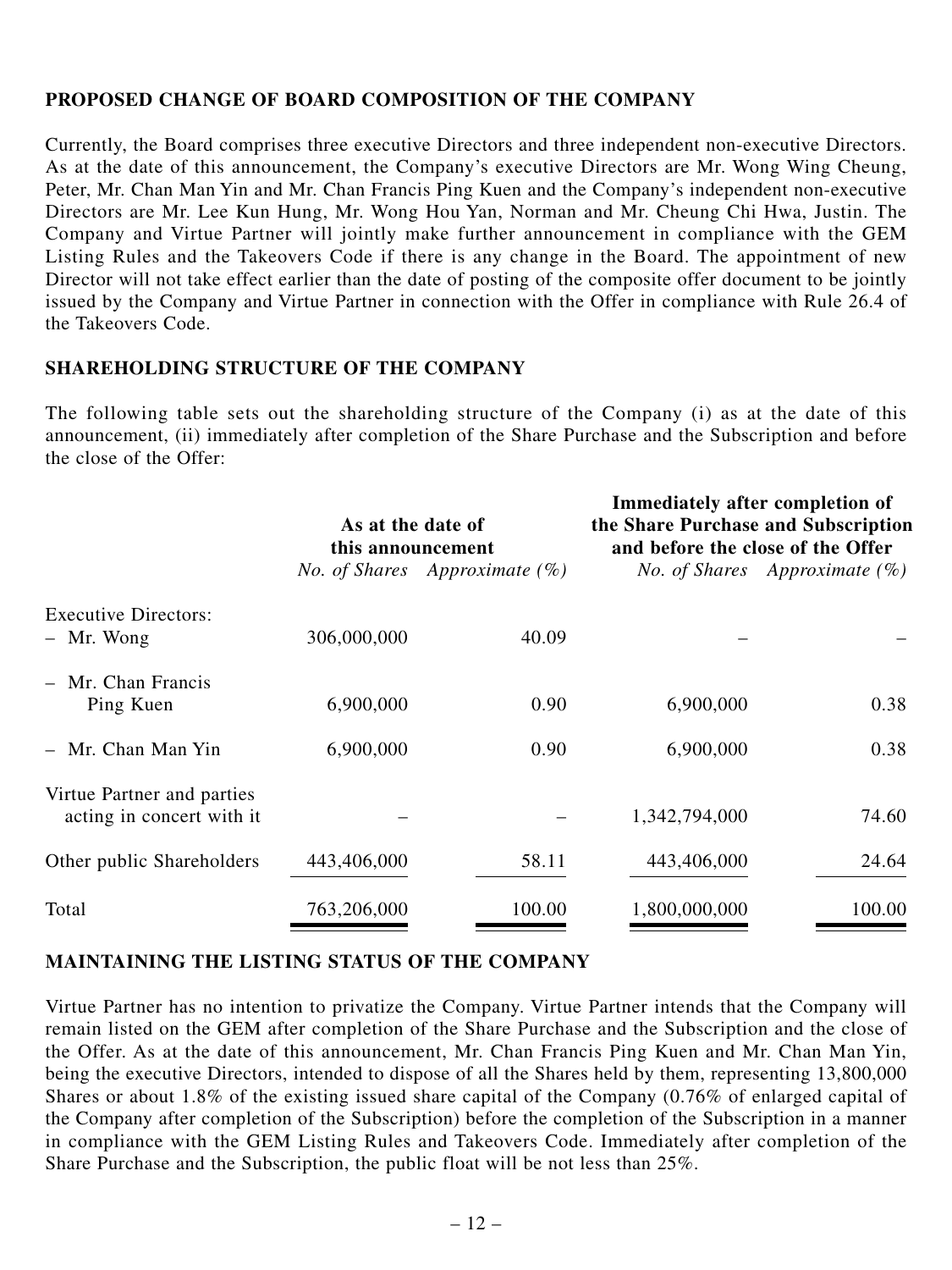**The Stock Exchange has stated that if, at the close of the Offer, less than the minimum prescribed percentage applicable to the Company, being 25% of the Shares, are held by the public or if the Stock Exchange believes that:**

- **a false market exists or may exist in the trading of the Shares; or**
- **there are insufficient Shares in public hands to maintain an orderly market;**

**it will consider exercising its discretion to suspend trading in the Shares. It should be noted that in the event that less than 25% of the Shares are held by the public immediately after the close of the Offer, the Company will make an application to the Stock Exchange for suspension of trading in the Shares until a sufficient public float in the Shares has been restored and the Company will make an appropriate announcement accordingly.**

**The Stock Exchange has also stated that, if the Company remains a listed company, any further injection of assets into or disposal of assets of the Company will be subject to the provisions of the GEM Listing Rules. Pursuant to the GEM Listing Rules, the Stock Exchange has the discretion to require the Company to issue a circular to the Shareholders where any acquisition or disposal by the Company is proposed, irrespective of the size of such acquisition or disposal and in particular** when such proposed transactions represent a departure from the principal activities of the Company. **The Stock Exchange also has the power pursuant to the GEM Listing Rules to aggregate a series of acquisition or disposal and any such acquisition or disposal may, in any event result in the Company being treated as if it were a new applicant for listing and subject to the requirements for new applicants as set out in the GEM Listing Rules.**

### **GENERAL**

### **Subscription circular**

A circular containing, among other things, further details of the Subscription Agreement and the notice of EGM will be despatched to the Shareholders as soon as practicable.

Save that Flyrich and the Warrantor, being parties to the Sale and Purchase Agreement (which is interconditional with the Subscription Agreement), are required to abstain from voting at the EGM, none of the Shareholders has a material interest in the transaction contemplated under the Subscription Agreement who will be required to abstain from voting at the EGM.

### **Application for listing**

Application will be made by the Company to the GEM Listing Committee for the listing of, and permission to deal in, the Subscription Shares. The Company understands that any grant of the listing of the Subscription Shares will be conditional upon the Company maintaining a sufficient public float in the Shares upon the close of the Offer.

### **Composite offer document**

Pursuant to Rule 8.2 of the Takeovers Code, an offer document in relation to the Offer should normally be despatched by or on behalf of Virtue Partner within 21 days of the date of this announcement or such other date as the Executive may approve. The Company is required to despatch a response document in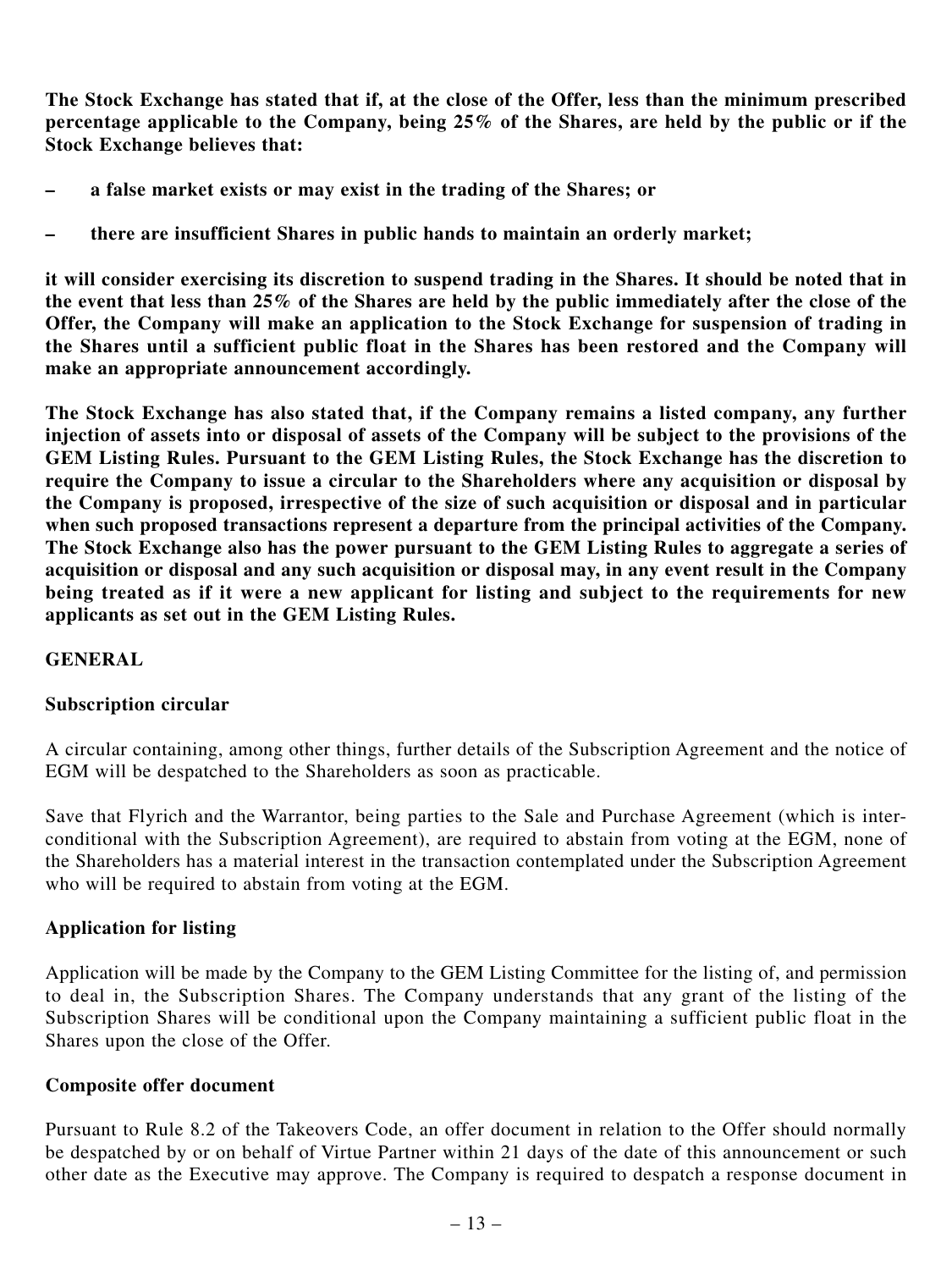relation to the Offer to the Shareholders within 14 days of the posting of the offer document in accordance with Rule 8.4 of the Takeovers Code. Virtue Partner and the Company intend to combine the offer document with the response document from the Company in a composite offer document.

Given that the Subscription is conditional upon, among others, the passing of an ordinary resolution by the Shareholders at the EGM, an application will be made by Virtue Partner to the Executive for a waiver pursuant to Rule 8.2 of the Takeovers Code to postpone the despatch of the composite offer document containing the details of the terms of the Offer and the accompanying form of acceptance and transfer in respect of the Offer to the Shareholders to a date falling within seven days after the fulfillment of the conditions of the Subscription Agreement. It is expected that the composite offer document will be despatched on or before 10 April 2007.

Details of the expected timetable relating to the Offer will be announced by the Company and Virtue Partner jointly on or before the despatch of the composite offer document.

### **Financial adviser to Virtue Partner**

Kingston Corporate Finance has been appointed as the financial adviser to Virtue Partner in respect of the Offer.

### **Independent financial adviser to the Independent Board Committee**

The Company will establish an Independent Board Committee to advise the Independent Shareholders and an independent financial adviser will be appointed to advise the Independent Board Committee in respect of the Offer. A separate announcement will be made by the Company as soon as the independent financial adviser has been appointed.

### **Dealing disclosure**

Stockbrokers, banks and others who deal in relevant securities on behalf of clients have a general duty to ensure, so far as they are able, that those clients are aware of the disclosure obligations attaching to associates and other persons under Rule 22 of the Takeovers Code and that those clients are willing to comply with them. Principal traders and dealers who deal directly with investors should, in appropriate cases, likewise draw attention to the relevant Rules of the Takeovers Code. However, this does not apply when the total value of dealings (excluding stamp duty and commission) in any relevant security undertaken for a client during any 7-day period is less than HK\$1 million.

This dispensation does not alter the obligation of principals, associates and other persons themselves to initiate disclosure of their own dealings, whatever total value is involved.

Intermediates are expected to co-operate with the Executive in its dealings enquiries. Therefore, those who deal in relevant securities should appreciate that stockbrokers and other intermediates will supply the Executive with relevant information as to those dealings, including identities of clients, as part of that co-operation.

Any associates of the Company, Virtue Partner and parties acting in concert with them respectively are reminded to disclose their dealings in any securities of the Company.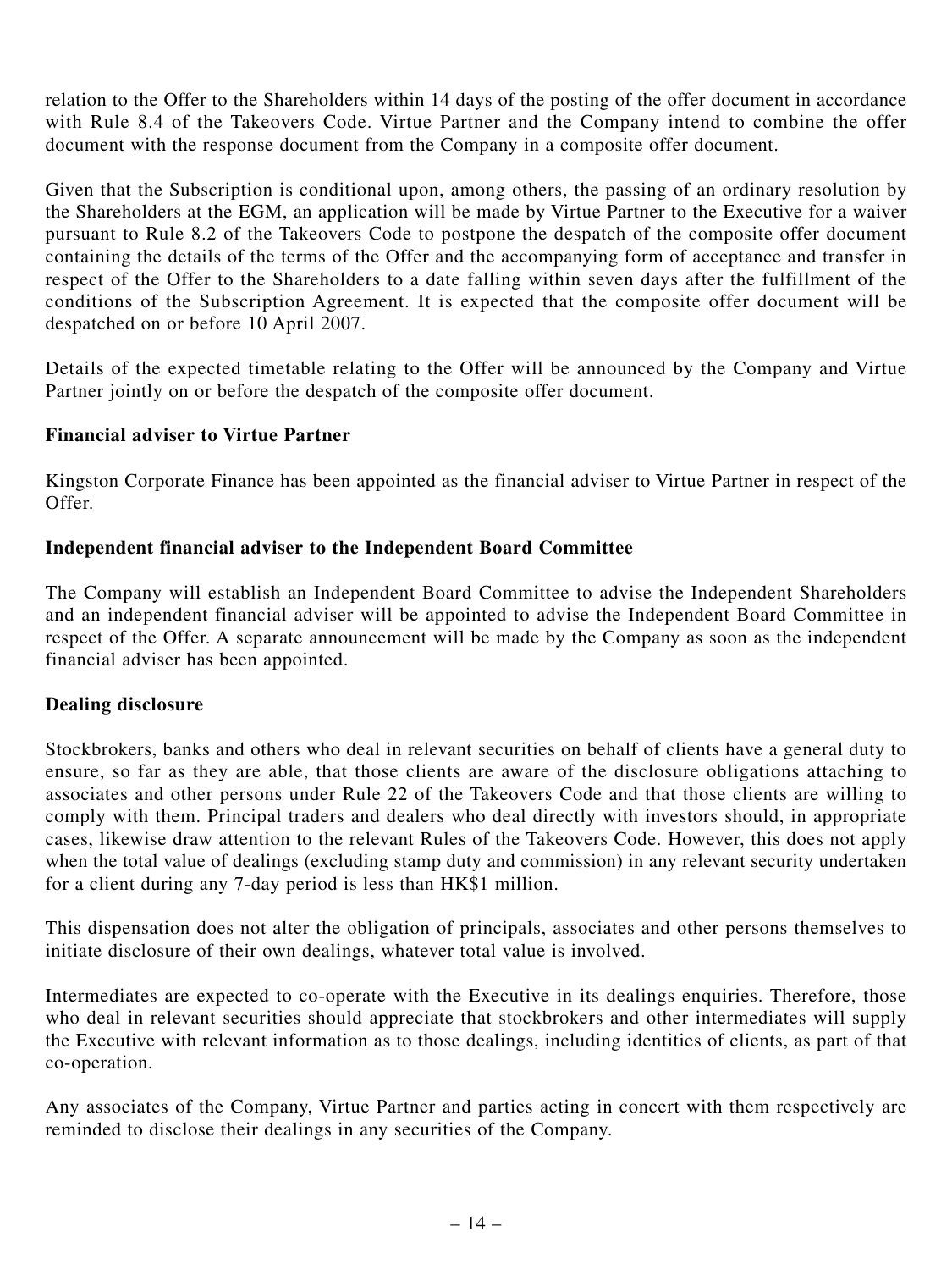**Warning: The Offer is a possibility only**

**Shareholders and potential investors should be aware of and take note that the Sale and Purchase Agreement and the Subscription Agreement are conditional upon the satisfaction or waiver of a number of conditions as set out under the paragraphs headed "Conditions of the Sale and Purchase Agreement" and "Conditions of the Subscription Agreement" of this announcement and that the making of the Offer is subject to completion of the Share Purchase and the Subscription. Accordingly, the Share Purchase and the Subscription may or may not proceed and the Offer may or may not be made. Shareholders and potential investors are advised to exercise caution when dealings in the Shares.**

### **RESUMPTION OF TRADING**

At the request of the Company, trading in the Shares on the GEM was suspended with effect from 9:30 a.m. on 15 January 2007 pending the release of this announcement. Application has been made by the Company for the resumption of trading in the Shares on the GEM with effect from 9:30 a.m. on 23 January 2007.

### **DEFINITIONS**

In this announcement, the following expressions have the meanings set out below unless the context requires otherwise.

| "Board"            | the board of Directors from time to time                                                                                                                                                                                                                                                      |
|--------------------|-----------------------------------------------------------------------------------------------------------------------------------------------------------------------------------------------------------------------------------------------------------------------------------------------|
| "Company"          | FX Creations International Holdings Limited, a company<br>incorporated in the Cayman Islands with limited liability, the issued<br>Shares of which are listed on GEM                                                                                                                          |
| "Completion Date"  | second business day after the date on which the conditions of the<br>Subscription Agreement are fulfilled or, as the case may be, waived<br>by Virtue Partner                                                                                                                                 |
| "connected person" | has the meaning ascribed to it in the GEM Listing Rules                                                                                                                                                                                                                                       |
| "Director(s)"      | $\text{directory}(s)$ of the Company from time to time                                                                                                                                                                                                                                        |
| "EGM"              | an extraordinary general meeting of the Company to be held and<br>convened for the purpose of approving, amongst other things, the<br>Subscription and the transactions contemplated thereunder including<br>the allotment and issue of the Subscription Shares or any<br>adjournment thereof |
| "Executive"        | the Executive Director of the Corporate Finance Division of the<br>Securities and Futures Commission of Hong Kong or any of his<br>delegates                                                                                                                                                  |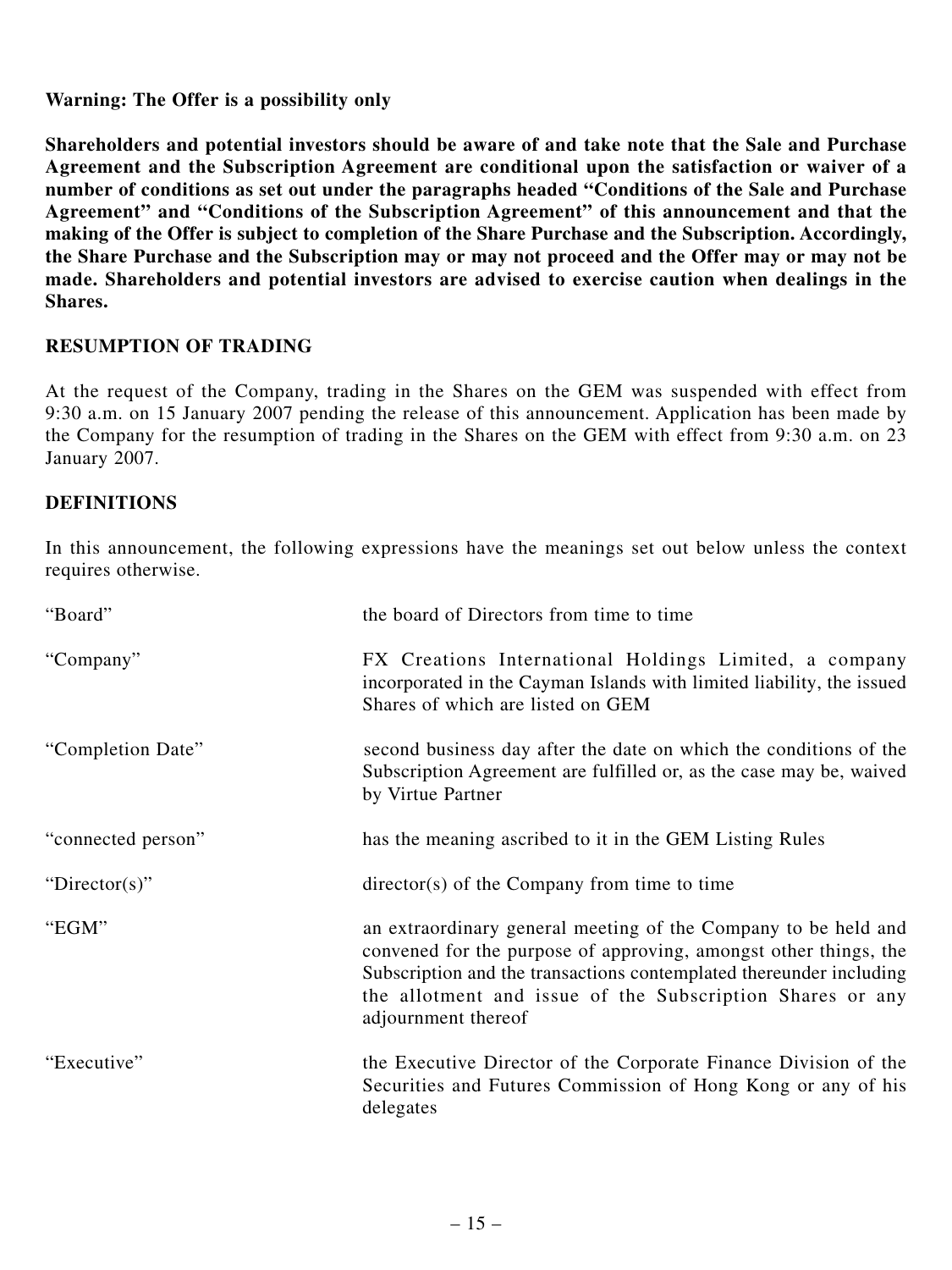| "Flyrich"                     | Flyrich Resources Limited, a company incorporated in the British<br>Virgin Islands, with limited liability and is wholly and beneficially<br>owned by Mr. Wong                                                                                                                     |
|-------------------------------|------------------------------------------------------------------------------------------------------------------------------------------------------------------------------------------------------------------------------------------------------------------------------------|
| "GEM"                         | the Growth Enterprise Market of the Stock Exchange                                                                                                                                                                                                                                 |
| "GEM Listing Rules"           | the Rules Governing the Listing of Securities on GEM                                                                                                                                                                                                                               |
| "Group"                       | the Company and its subsidiaries                                                                                                                                                                                                                                                   |
| "Hong Kong"                   | the Hong Kong Special Administrative Region of the People's<br>Republic of China                                                                                                                                                                                                   |
| "Independent Board Committee" | a committee of the Board comprising the three independent non-<br>executive Directors constituted to advise the Independent<br>Shareholders in connection with the Offer                                                                                                           |
| "Independent Shareholders"    | the Shareholders, other than Flyrich, Virtue Partner, the Warrantor<br>and parties acting in concert with any of them                                                                                                                                                              |
| "Kingston Corporate Finance"  | Kingston Corporate Finance Limited, a licensed corporation<br>permitted to carry on type 6 regulated activity (advising on<br>corporate finance) under SFO                                                                                                                         |
| "Kingston Securities"         | Kingston Securities Limited, a licensed corporation to carry on<br>business in type 1 (dealing in securities) regulated activity under<br>the Securities and Futures Ordinance (Chapter 571 of the Laws of<br>Hong Kong)                                                           |
| "Last Trading Day"            | 12 January 2007, being the last trading day immediately prior to<br>the suspension of trading in the Shares on 15 January 2007                                                                                                                                                     |
| "Mr. Pong"                    | Mr. Pong Wai San, Wilson, the sole beneficial owner and the sole<br>director of Virtue Partner                                                                                                                                                                                     |
| "Mr. Wong"                    | Mr. Wong Wing Cheung, Peter, being a controlling shareholder<br>and executive Director of the Company prior to the completion of<br>the Share Purchase and the Warrantor                                                                                                           |
| "Offer"                       | the possible mandatory unconditional cash offer to be made by<br>Kingston Securities, on behalf of Virtue Partner, to acquire all the<br>issued Shares (other than those Shares already owned or agreed to<br>be acquired by Virtue Partner and parties acting in concert with it) |
| "Offer Share(s)"              | issued Share(s) other than those already owned or agreed to be<br>acquired by Virtue Partner and parties acting in concert with it                                                                                                                                                 |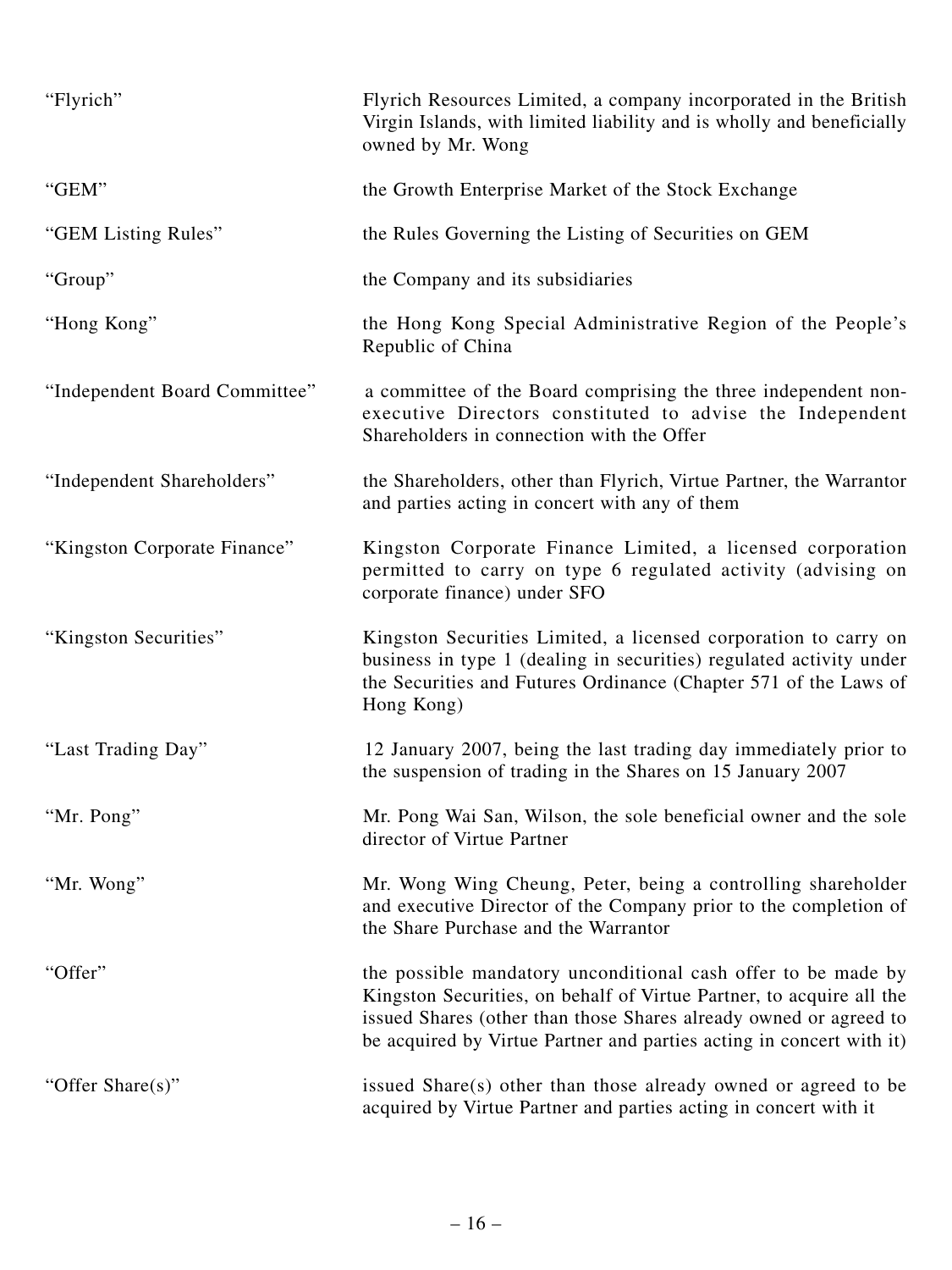| "Sale and Purchase Agreement" | the agreement dated 12 January 2007 entered into between, among<br>others, Flyrich and Virtue Partner in relation to the purchase of<br>306,000,000 Shares, representing approximately 40.09% of the<br>entire issued share capital of the Company as at the date of this<br>announcement, from Flyrich by Virtue Partner for a total<br>consideration of HK\$15,000,000 |
|-------------------------------|--------------------------------------------------------------------------------------------------------------------------------------------------------------------------------------------------------------------------------------------------------------------------------------------------------------------------------------------------------------------------|
| "Sale Shares"                 | 306,000,000 Shares for which Virtue Partner will purchase and<br>Flyrich will dispose in accordance with the terms and conditions<br>of the Sale and Purchase Agreement                                                                                                                                                                                                  |
| "SFC"                         | Securities and Futures Commission of Hong Kong                                                                                                                                                                                                                                                                                                                           |
| "SFO"                         | the Securities and Futures Ordinance, Chapter 571 of the laws of<br>Hong Kong                                                                                                                                                                                                                                                                                            |
| "Share $(s)$ "                | share(s) of $HK\$0.01$ each in the share capital of the Company                                                                                                                                                                                                                                                                                                          |
| "Shareholder(s)"              | $holder(s)$ of the Share(s)                                                                                                                                                                                                                                                                                                                                              |
| "Share Purchase"              | the purchase of 306,000,000 Shares from Flyrich by Virtue Partner<br>in accordance with the terms and condition of the Sale and Purchase<br>Agreement                                                                                                                                                                                                                    |
| "Stock Exchange"              | The Stock Exchange of Hong Kong Limited                                                                                                                                                                                                                                                                                                                                  |
| "Subscription"                | the subscription by Virtue Partner for, and the allotment and issue<br>by the Company of, the Subscription Shares under the terms and<br>conditions of the Subscription Agreement                                                                                                                                                                                        |
| "Subscription Agreement"      | the subscription agreement dated 12 January 2007 entered into<br>between the Company, Virtue Partner and the Warrantor                                                                                                                                                                                                                                                   |
| "Subscription Price"          | HK\$0.01, being the subscription price per Subscription Share                                                                                                                                                                                                                                                                                                            |
| "Subscription Shares"         | 1,036,794,000 Shares for which Virtue Partner will subscribe and<br>the Company will allot and issue under the Subscription in<br>accordance with the terms and conditions of the Subscription<br>Agreement                                                                                                                                                              |
| "Takeovers Code"              | the Hong Kong Code on Takeovers and Mergers                                                                                                                                                                                                                                                                                                                              |
| "Virtue Partner" or "Offeror" | Virtue Partner Group Limited, a company incorporated in the British<br>Virgin Islands with limited liability and is wholly and beneficially<br>owned by Mr. Pong                                                                                                                                                                                                         |
| "Warrantor"                   | Mr. Wong, being the warrantor of the Sale and Purchase Agreement<br>and the Subscription Agreement                                                                                                                                                                                                                                                                       |